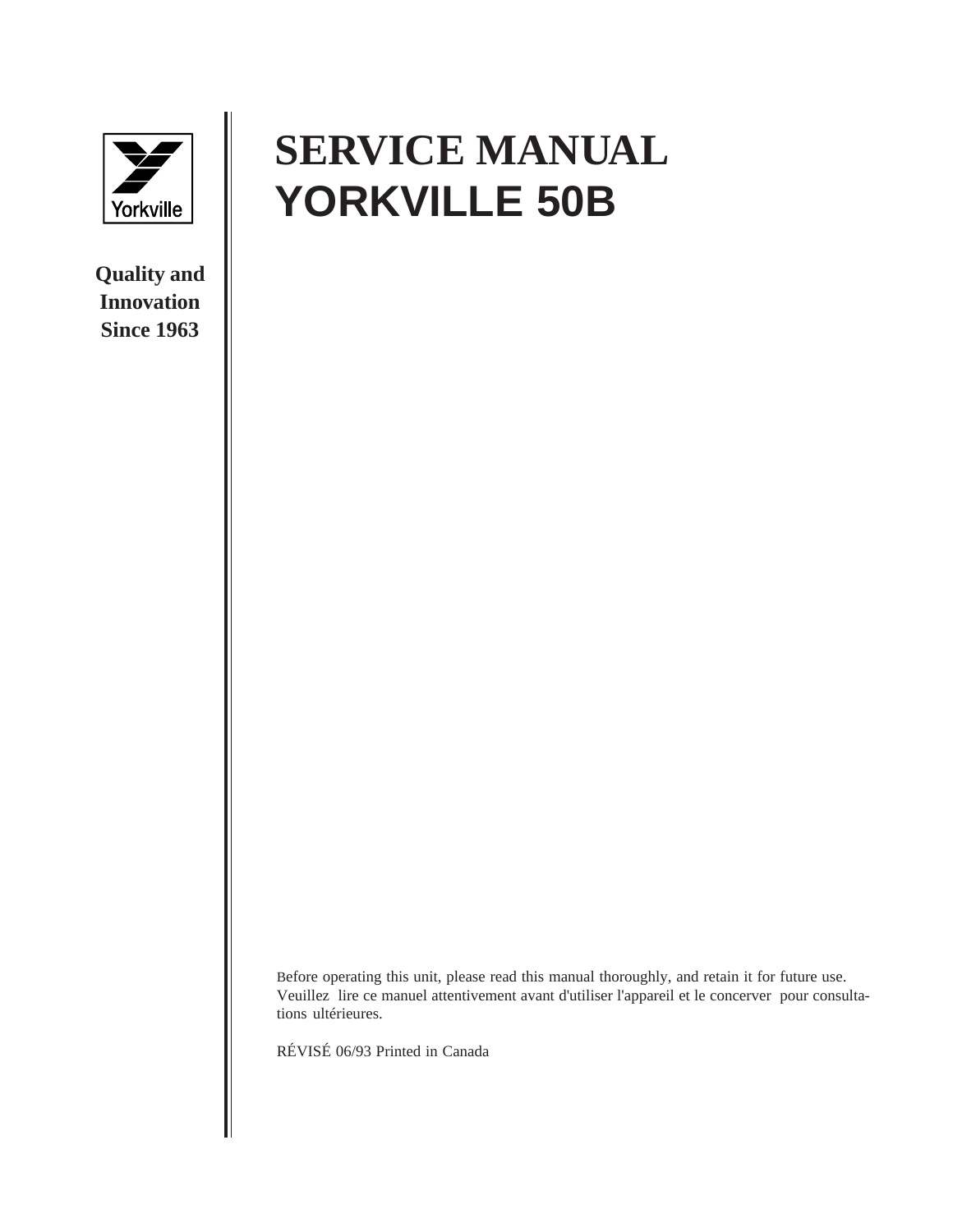## **50B SERVICE MANUAL**

## **SPECIFICATIONS**

POWER REQUIREMENTS: 117VAC 60Hz 120VA

| POWER OUTPUT:             | 50W, 4 Ohm load, 5%THD, 1KHz |                                 |
|---------------------------|------------------------------|---------------------------------|
| <b>INPUT SENSITIVITY:</b> | INPUT<br>EFFECTS RETURN      | $<$ 25mVrms<br>$\langle$ 1 Vrms |

SPEAKER: 10 inch, 4 Ohm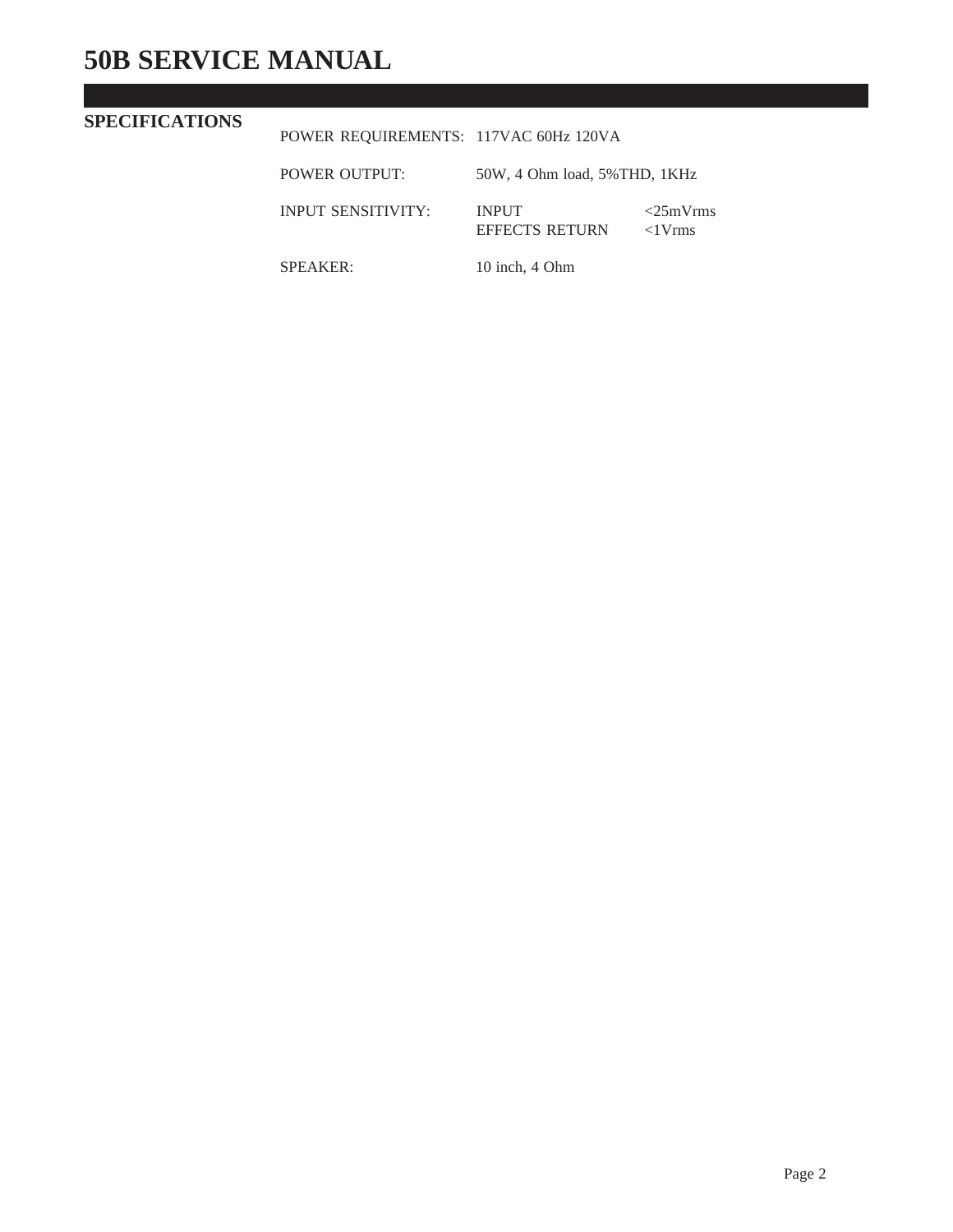

\* Fuse holders no longer need trimming - However, leads should be no longer than the length of the fuse holders